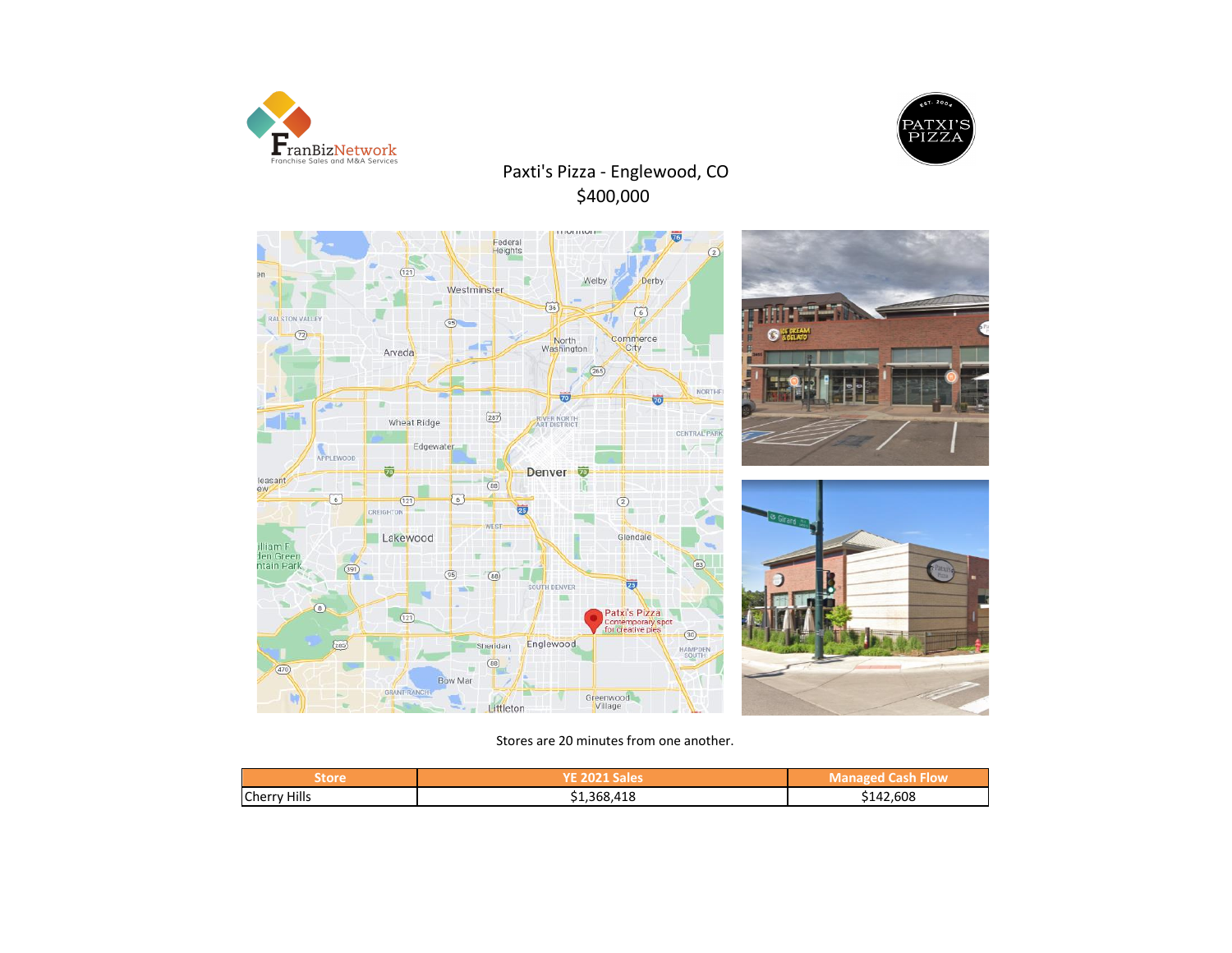

## **CONFIDENTIAL Executive Summary**

Inventory: \$10,000 **Englewood, CO 80113** Managed Cash Flow\*\*: \$142,608 Purchase Price: Total Annual Sales\*:

\$400,000 **Cherry Hills** \$1,368,418 **3455 S University Blvd.**



#### **List price does not include inventory, franchise transfer fees, or lease security deposits.**

\* Trailing 12 month sales ending 12/31/2021

\*\* Cash Flow is a net income projection based on trailing 12 months sales and expenses as stated on Seller's P&Ls. Adjustments are made to reflect brand norms for the region and/or expected in costs. Analysis is for profor increases/decreases in costs. Analysis is for proforma purposes only, Buyer should complete his own due diligence review. Ask your agent for summary of adjustments.

## **Franchise Information:**

Patxi's embodies what your favorite neighborhood restaurant should be: a warm, welcoming place where you can share a delicious meal with friends and family and feel right at home. When you walk through our doors, you're in for a treat. Paxti's passion for fresh, high-quality deep dish & thin crust pizza and genuine hospitality has turned into a signature experience that can only be summed up as "Patxi's."

| Franchise Agreement Expiration: 2030                                                                                                                                             | Transfer Fee: \$10,000                 | Training Location: Cherry Hills |  |  |  |
|----------------------------------------------------------------------------------------------------------------------------------------------------------------------------------|----------------------------------------|---------------------------------|--|--|--|
| Royalty: 5.0%                                                                                                                                                                    | Advertising: 0.0%                      | Training Period: 2 weeks        |  |  |  |
| Remodel Requirements: None                                                                                                                                                       |                                        |                                 |  |  |  |
| Lease Information:                                                                                                                                                               |                                        |                                 |  |  |  |
| Monthly Base Rent: \$19,800                                                                                                                                                      | Options: 2x5yr                         | Security Deposit: 1 months rent |  |  |  |
| Percentage Rent: None                                                                                                                                                            | CAM: Included                          | Real Property Available: No     |  |  |  |
| Expiration: 2030                                                                                                                                                                 | Monthly Property Tax: Included         | Increases: None                 |  |  |  |
| <b>Location Details:</b>                                                                                                                                                         |                                        |                                 |  |  |  |
| <b>Business Established: 2014</b>                                                                                                                                                | <b>Building Type: Inline</b>           | Building Size: 3200 SF          |  |  |  |
| Owner Since: August 2020                                                                                                                                                         | Seating: 178                           | Employees: 11                   |  |  |  |
| Hours of Operation: 10a-9p                                                                                                                                                       | Licenses Needed: ABC, Business, Health | Equipment Value: \$200,000      |  |  |  |
| Located at the intersection of Girard PL E and S University Blvd. Located in a shopping plaza with King Soopers grocery as anchor store. Other tenants in plaza include Kriser's |                                        |                                 |  |  |  |

Natural Pet, Chase Bank, a wine store and furniture gallery. A golf course and many residential properties are nearby. Located approximately a block from US Hwy 285. Nearby competitors include Modern Market Eatery and Pino's Place.

#### **Remember you have agreed to keep all FranBizNetwork listings confidential.**

As a part of the due diligence process you are encouraged to contact other franchisees with questions about the brand, but remember you are bound by a confidentiality agreement and cannot share the location or any details about the business you are considering buying. Please direct any questions you might have for the Seller to your FranBizNetwork agent. Feel free to visit the location(s) as a customer, but be discreet and do not ask questions of employees, managers, or other customers. Please do not draw unneccessary attention to yourself, as rumors of a pending sale can hurt the business.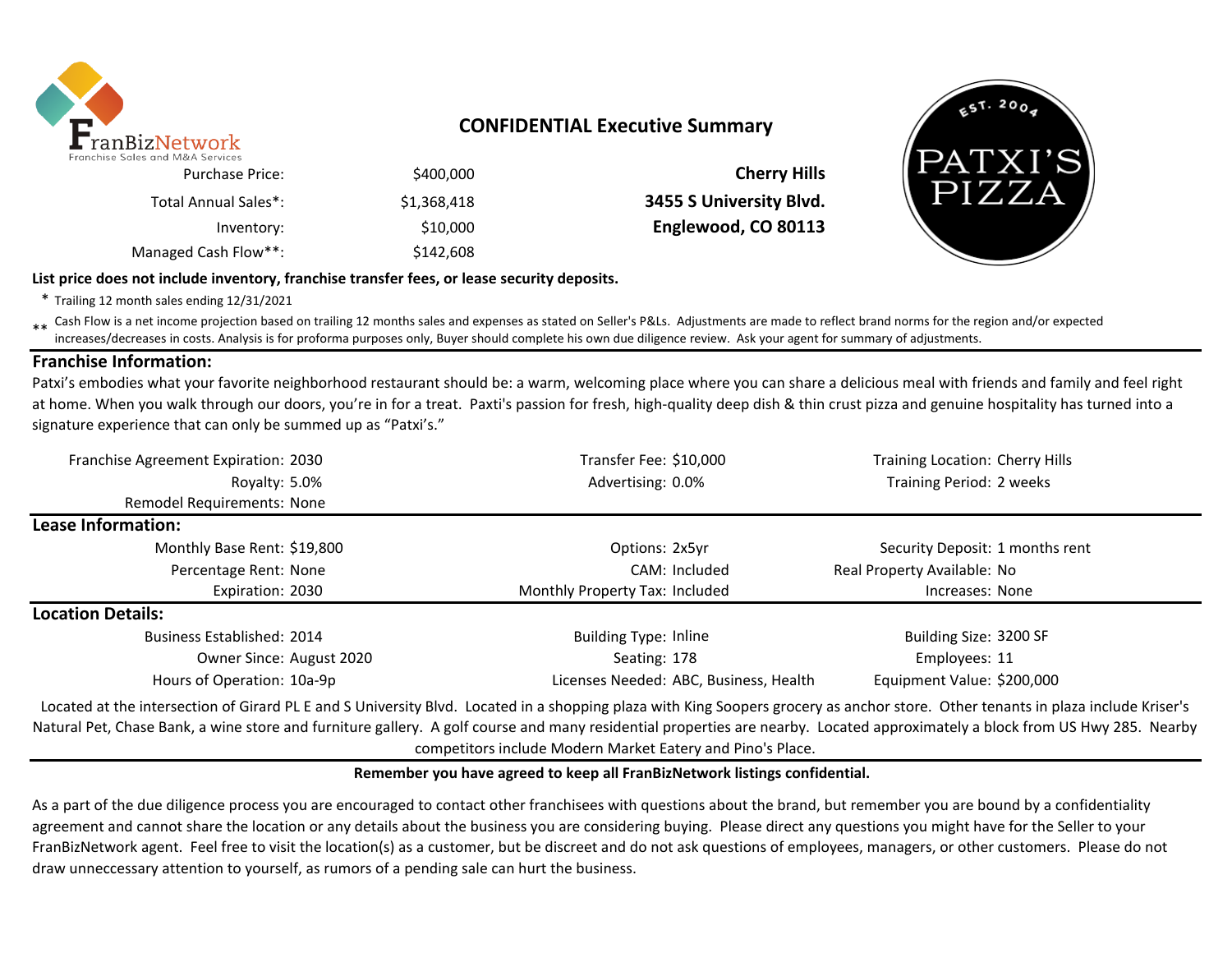



### **MONTHLY SALES**

| <b>Cherry Hills</b> |            |           |            |            |           |           |           |           |            |           |            |            |              |
|---------------------|------------|-----------|------------|------------|-----------|-----------|-----------|-----------|------------|-----------|------------|------------|--------------|
|                     | <b>Jan</b> | Feb       | <b>Mar</b> | <b>Apr</b> | May       | June      | July      | Aug       | <b>Sep</b> | Oct       | <b>Nov</b> | <b>Dec</b> | <b>TOTAL</b> |
| 2021                | \$112.705  | \$102.588 | \$106.894  | \$122.589  | \$133.426 | \$121.061 | \$116.282 | \$132.287 | \$103,483  | \$113.093 | \$97,549   | \$106,459  | \$1,368,418  |
| \$+/-               | \$56,734   | \$46,617  | \$50,923   | \$66,618   | \$77.455  | \$65.090  | \$60,311  | \$76,316  | \$47,512   | \$57,122  | \$41,578   | \$50,488   | \$696,766    |
| $% +/-$             | 101%       | 83%       | 91%        | 119%       | 138%      | 116%      | 108%      | 136%      | 85%        | 102%      | 74%        | 90%        | 104%         |